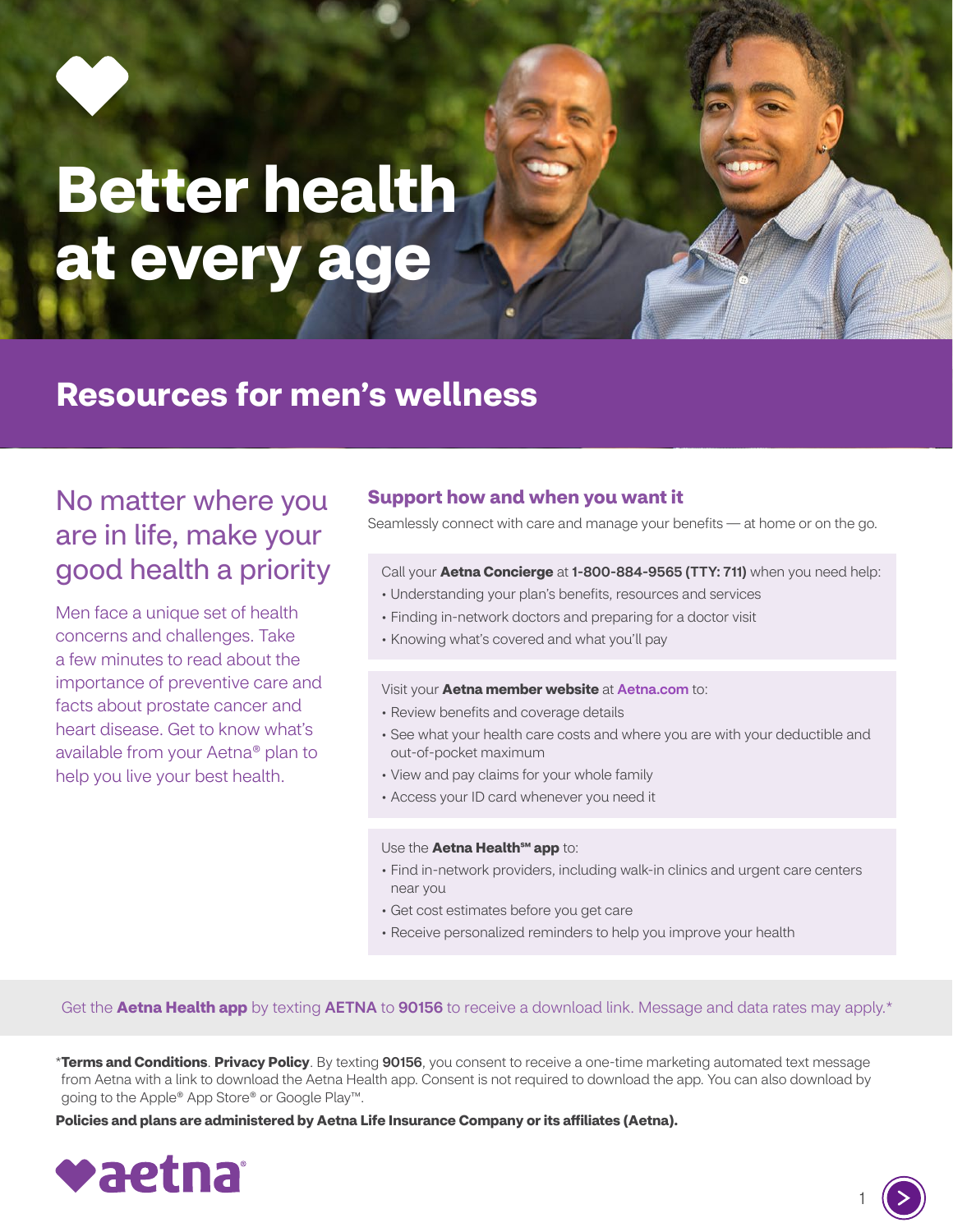

## Preventive care: Are you up to date?

Preventive care lets you and your doctor know what's going on with your health and can reveal potential problems. Your Aetna® plan covers routine physical exams, prostate cancer screenings, certain preventive medications and other preventive services at 100%.

The best way to stay up to date with preventive care is to schedule your annual routine physical exam with your primary care physician (PCP). Your PCP can tell you which preventive services are right for you based on your needs and health history. They can also provide basic, non-emergency care and help you find the right specialist when you need one.

#### **To find a PCP**, log in at [Aetna.com](http://Aetna.com) and click Find Care & Pricing.

The chart below shows what's generally recommended for men. Your needs may vary, so talk with your doctor about what's right for you.

| <b>Screenings and vaccines</b>                            | Age                                          |
|-----------------------------------------------------------|----------------------------------------------|
| Routine physical exam                                     | 18+                                          |
| Influenza (flu) shot                                      | $18+$                                        |
| Cholesterol test                                          | $18+$                                        |
| Prostate-specific antigen<br>(PSA) test (prostate cancer) | Covered at any age;<br>recommended 40 and up |
| Colorectal cancer screening                               | $45+$                                        |
| Shingles vaccine                                          |                                              |

For a complete list of covered care, go to **Benefits.Adobe.com** [> Health and wellbeing > Physical wellbeing > Aetna health](https://benefits.adobe.com/us/health-and-wellbeing/physical-wellbeing#AetnaHealth)  and wellness resources.

If you're gender non-conforming, non-binary or on the transgender continuum, your needs may be different. Be sure to talk with your provider about which screenings are appropriate based on your personal situation, including screenings not listed.

## **Heart health: Know your risk, talk to your doctor**

Did you know? Heart disease is the leading cause of death for American men.<sup>1</sup> Risk factors include:

- Diabetes
- Family history
- High blood pressure
- High cholesterol
- Obesity
- Physical inactivity

It's also important to know that heart disease may not give any advance warnings. In fact, half the men who die suddenly of coronary heart disease had no previous symptoms.1

To reduce your risk, talk with your PCP about your personal and family medical history, and ask about lifestyle changes — such as diet changes and more physical activity — you can make for better health. Be sure to stay up to date with routine exams and screenings that can catch problems in their early stages.

### **Prostate cancer: Get the facts, get screened**

Prostate cancer is the second most common cancer in men, typically affecting men older than 65. Because early prostate cancer usually doesn't cause symptoms, regular screening can be important.

Screenings for prostate cancer include a digital rectal exam and a blood test called a prostate-specific antigen (PSA) test. While the PSA test can't tell if you have prostate cancer, it can show an elevated PSA level and indicate the need for a biopsy to check for cancer.

Your Aetna plan covers prostate cancer screenings at 100% when you use a network provider. The screenings are recommended for men age 40 and older but are covered at any age. Ask your doctor what's right for you.

#### Who's at risk for prostate cancer?

Some things that put men at a higher risk for prostate cancer include being African American, having a father or brother who had prostate cancer before age 65, and carrying a gene change such as BRCA.<sup>2</sup>

<sup>1</sup> Centers for Disease Control and Prevention. **Men and heart** [disease](https://www.cdc.gov/heartdisease/men.htm). February 3, 2021. Accessed April 2022.

2

<sup>2</sup>American Cancer Society. **[Prostate cancer risk factors](https://www.cancer.org/cancer/prostate-cancer/causes-risks-prevention/risk-factors.html)**. June 9, 2020. Accessed April 2022.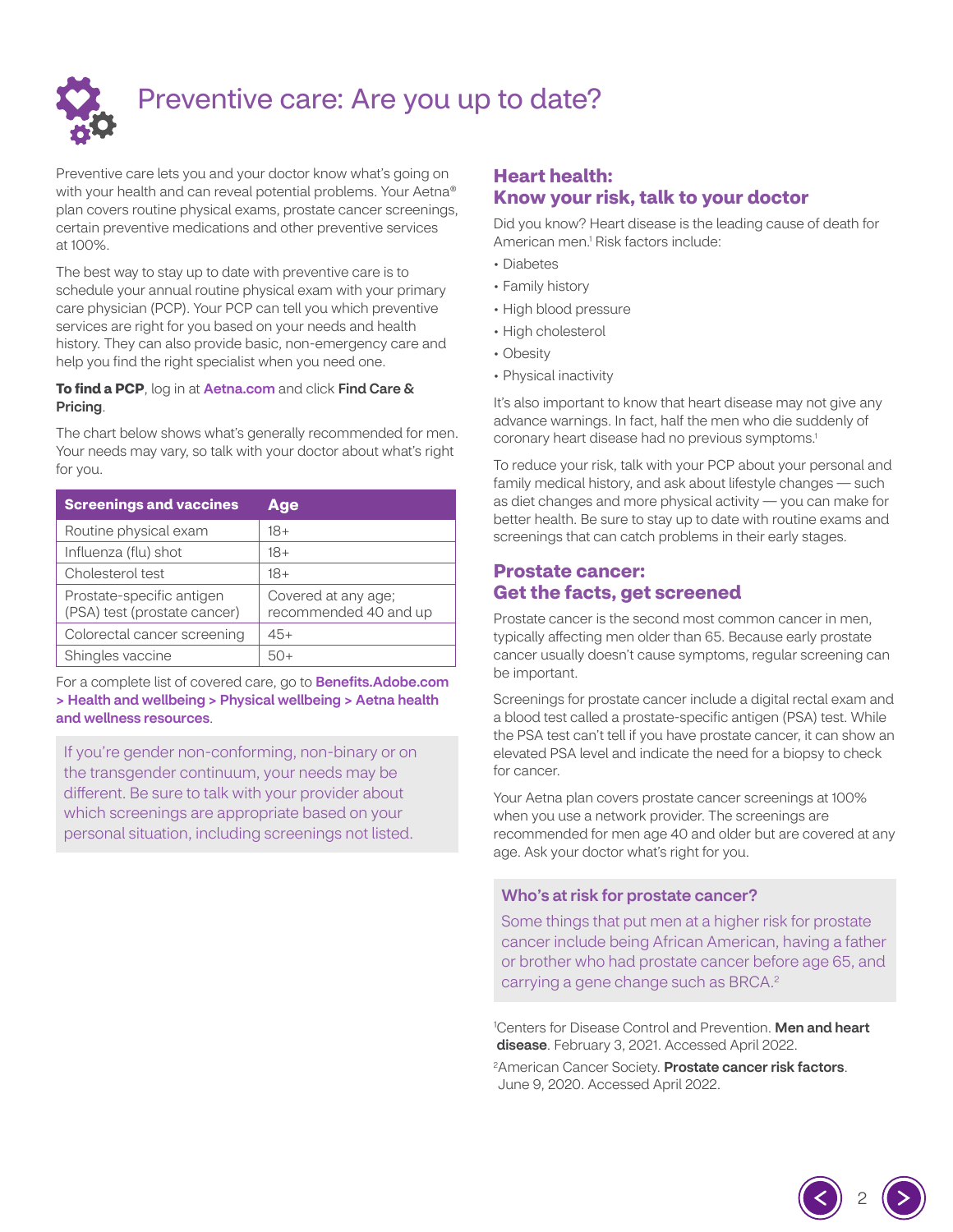

# How your plan pays

Here's how your plan covers your care after you meet your annual deductible.

| <b>Plan provisions</b>                                                                                                                                  | <b>Aetna HealthSave Basic</b>                                                                                             |                 | <b>Aetna HealthSave</b>            |                 | <b>Aetna Out of Area</b><br><b>HealthSave</b> |  |
|---------------------------------------------------------------------------------------------------------------------------------------------------------|---------------------------------------------------------------------------------------------------------------------------|-----------------|------------------------------------|-----------------|-----------------------------------------------|--|
|                                                                                                                                                         | In network                                                                                                                | Out of network* | In network                         | Out of network* | In network                                    |  |
| <b>Preventive care</b>                                                                                                                                  | 100%, not subject<br>to deductible                                                                                        | 100%            | 100%, not subject<br>to deductible | 100%            | 100%, not subject<br>to deductible            |  |
| Office visits and<br>other outpatient<br>services**                                                                                                     | 80%                                                                                                                       | 60%             | 90%                                | 70%             | 80%                                           |  |
| Inpatient hospital**                                                                                                                                    | 80%                                                                                                                       | 60%             | 90%                                | 70%             | 80%                                           |  |
| <b>Prescription drugs</b>                                                                                                                               |                                                                                                                           |                 |                                    |                 |                                               |  |
| After you meet your deductible, you pay the following copays when you use a network pharmacy. You'll pay more if you use an<br>out-of-network pharmacy. |                                                                                                                           |                 |                                    |                 |                                               |  |
| <b>Retail or CVS</b><br><b>Specialty®</b><br>pharmacy<br>30-day supply***                                                                               | \$15 for generic drugs<br>\$45 for brand-name drugs on the Aetna Performance Drug List<br>\$65 for other brand-name drugs |                 |                                    |                 |                                               |  |
| Mail order or CVS<br>Pharmacy <sup>®</sup><br>90-day supply***                                                                                          | \$30 for generic drugs<br>\$90 for brand-name drugs on the Aetna Performance Drug List                                    |                 |                                    |                 |                                               |  |
|                                                                                                                                                         | \$130 for other brand-name drugs                                                                                          |                 |                                    |                 |                                               |  |

\* If you go outside the network, your share of costs is not based on a negotiated amount, but rather on the recognized amount/ charge. You may be responsible for the entire difference between what the provider bills and the recognized amount/charge. And that additional amount does not count toward your out-of-pocket maximum.

\*\* All inpatient and certain outpatient services require prior authorization.

\*\*\* Benefits are reduced if drugs are obtained at an out-of-network pharmacy. Copays count toward your out-of-pocket maximum.



3